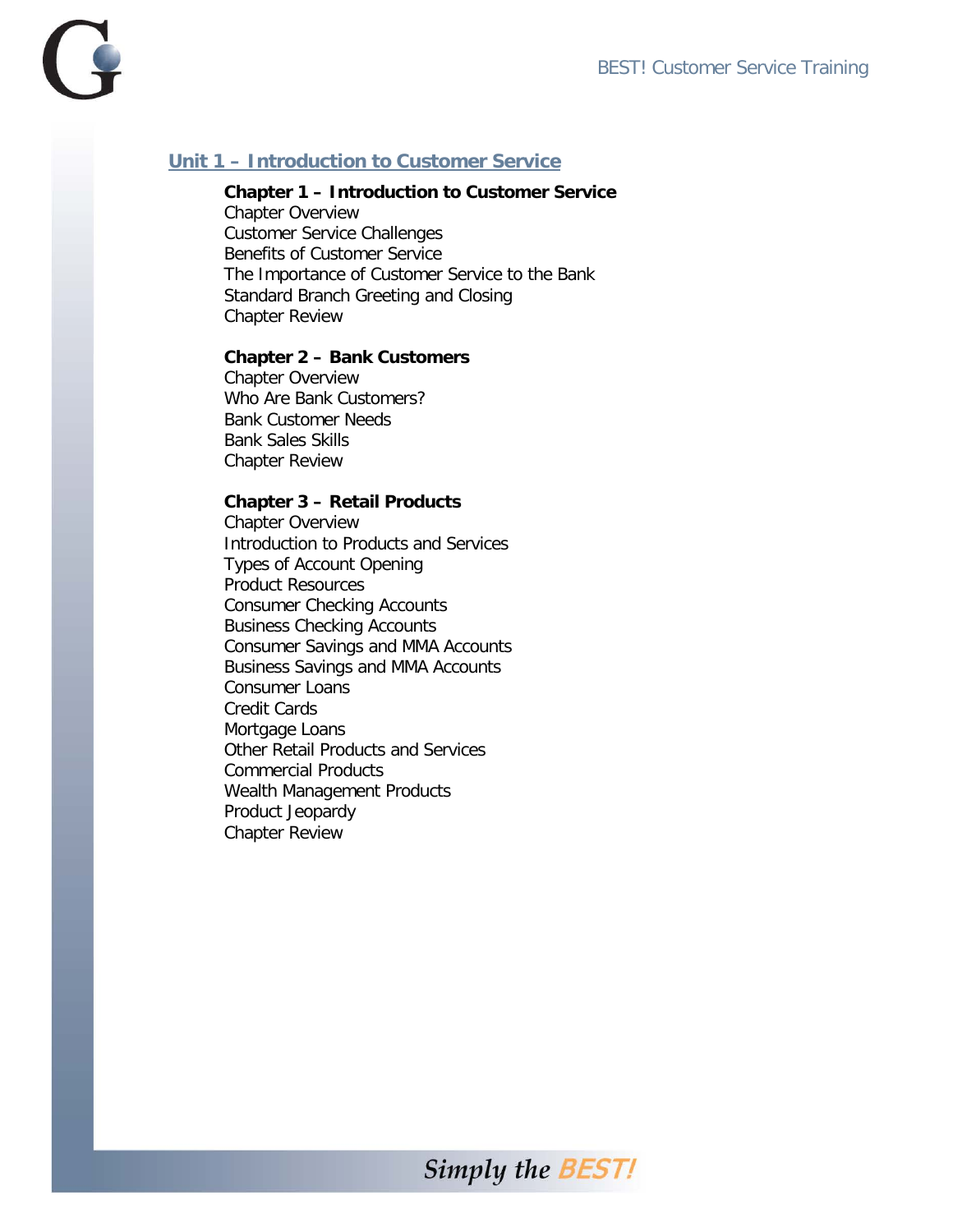

## **Chapter 4 – Retail Services**

Chapter Overview Introduction to Services Debit Cards Online Banking Web Banking ATM Wire Transfers Safe Deposit Boxes Negotiable Instruments Other Services Service Password Chapter Review

## **Unit 2 – Communication Skills**

#### **Chapter 1 – Basic Communication Skills**

Chapter Overview Defining Communication The Importance of Communication A Model for Communication Verbal Communication Nonverbal Communication Chapter Review

#### **Chapter 2 – Phrasing**

Chapter Overview The Impact of Phrasing What Phrasing Communicates Converting Negative Phrasing to Positive Phrasing Positive Phrasing Practice Positive Phrasing Tips Chapter Review

### **Chapter 3 – Listening**

Chapter Overview Listening Challenge Filtering for Facts The LISTEN Model Levels of Listening Giving Feedback Listening Practice Chapter Review